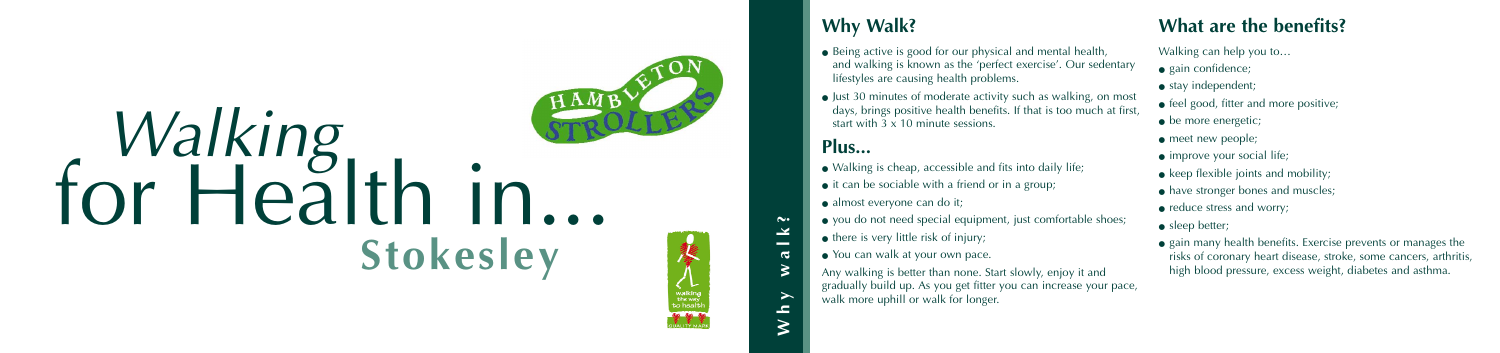# **Walking the Way to Health Safety First**

- This is a national campaign led by the Countryside Agency and the British Heart Foundation. It aims to encourage more people in England to do more walking as part of their everyday life to improve their health;
- it targets areas of poor health, and people who are unfit and not very active;
- it provides funding to set up local Walking to Health projects.

## For more information go to:

**www.whi.org.uk**

- If you have medical illness problems, do check with your doctor before starting significant exercise. Stop if you experience unusual symptoms or dizziness and consult your GP;
- carry a drink of water if it is hot;
- $\bullet$  take any medication you need (e.g. GTN spray);
- do wear comfortable and supportive shoes;
- wear suitable clothes with several thin layers in winter;
- $\bullet$  start each walk slowly, build up the pace, slow down to finish;
- look out for possible hazards including road crossings, uneven or slippery surfaces, mud or dog dirt or overhanging branches.

**Find out more...**

 $\overline{\phantom{0}}$ 

 $\Rightarrow$ 

 $\circ$ 

 $\overline{\phantom{a}}$  $\blacksquare$ 

 $\bullet$   $\blacksquare$ 

 $\bullet$  $\circ$ Ε For further information please contact:

**Walking for Health Co-ordinator**

**Hambleton Strollers Leisure Services**

**Hambleton District Council**

**Civic Centre Stone Cross**

**Northallerton DL6 2UU Tel: 0845 1211 555 or 01609 771624**

**Email: strollers@hambleton.gov.uk**

#### **This pack was produced with sponsorship from:**

Sanderson Taylor Estate Agents Rotary Club of Stokesley Stokesley and District Round Table

For more information see 'Walking the Way to Health' at:

# **www.whi.co.uk**





## **Find out more...**







Hambleton and Richmondshire NIFS

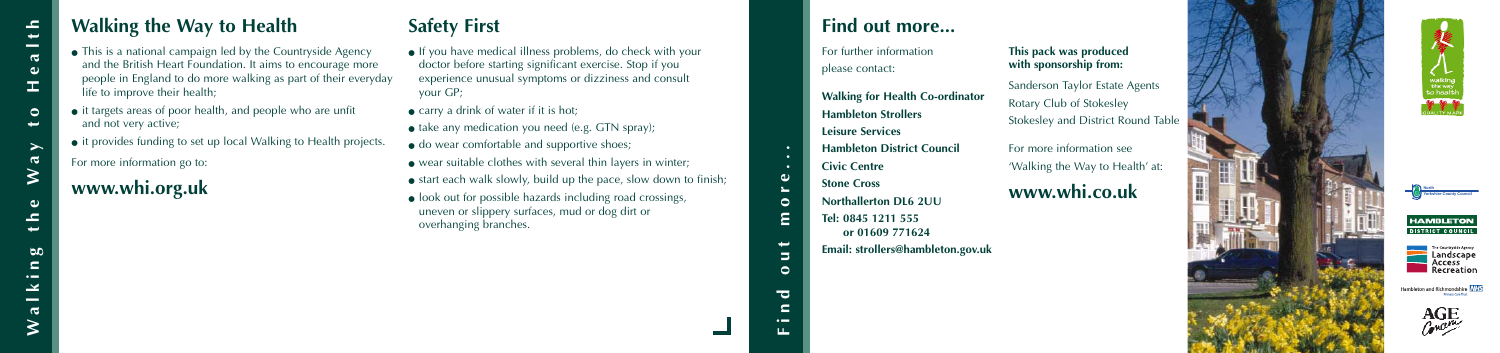Hambleton Strollers is the local Walking for Health scheme for Hambleton District in North Yorkshire. It was set up with help from a Countryside Agency grant and funding from local partners.

The project is managed by Age Concern North Yorkshire in partnership with Hambleton District Council, North Yorkshire County Council, Hambleton & Richmondshire and Selby & York Primary Care Trusts, the coronary care unit and heart support groups, and voluntary walking groups.

Local volunteers have been trained to lead regular health walks of less than an hour in all the district's towns. You can find date leaflets in GP Surgeries, libraries, leisure and tourist centres. Anyone can join these walks.

- They are all less than two miles and will take an average walker anything from 30 to 60 minutes, depending on which walk and your speed and fitness. Try to do a walk like these on most days of the week;
- $\bullet$  use the map and/or the written instructions.
- any route can be walked in either direction;
- the walks are circular: you can start and leave at any point on the route;
- you can cut back halfway round to make a shorter walk at first, and then combine two routes to make a longer walk when you are fitter.

This pack includes six short walks around Stokesley, North Yorkshire.

- exercising the dog;
- $\bullet$  going to work;
- taking a walk in your lunch-break;
- getting off the bus a stop early.

Get familiar with your home town and make up your own routes.

# **Who are the Hambleton Strollers?**

You could also join the Hambleton Strollers Walking for Health group that offers regular walks, led by trained volunteers, of less than an hour in all Hambleton District's towns and some villages. Contact the Co-ordinator on:

**01609 767276**



**What is Health Walking?**

 $\sigma$  $\bullet$ 

工。  $\boldsymbol{\omega}$  $\bullet$   $\blacksquare$ 

> سه  $\mathbf{\sigma}$

 $\overline{\phantom{a}}$ 

 $\sim$  $\infty$  $\epsilon$  $\sim$  $\geq$ 

 $\hspace{0.05cm}$  $\overline{\sigma}$ 

⋧

 $\mathbf{r}$  $\rightarrow$ 

# **What is Health Walking?**

- It is any walk that lasts just a few minutes or up to an hour, going at a pace that makes you feel warmer, breathe faster and gets your heart working better. You should always be able to talk comfortably at the same time!
- Follow some of the suggested walks in this leaflet and discover a wealth of local pathways and new views.
- Walking is easy to fit into your daily life:
	- doing shopping;
- taking the children to school;
- cleaning the house;
- cutting the grass;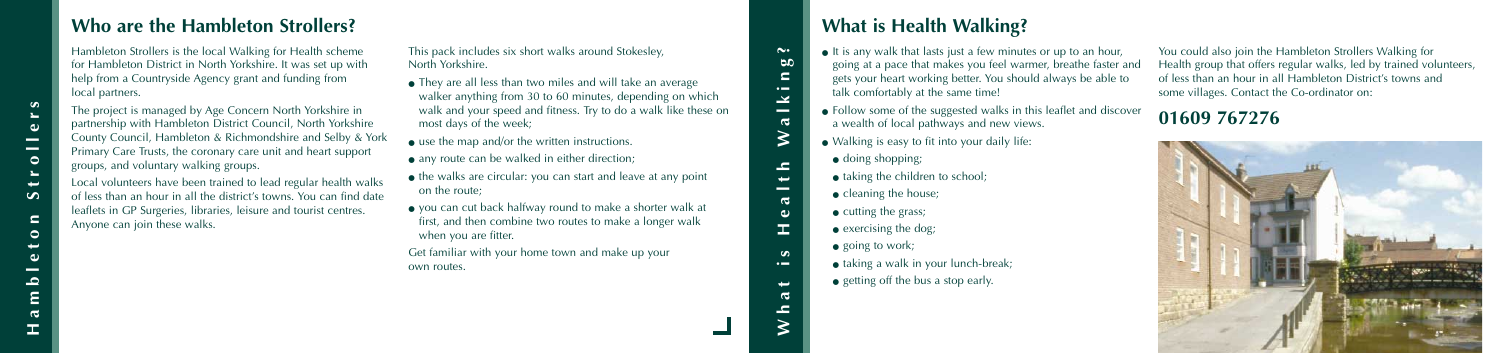- Start at the Health Centre in North Road.
- Standing with your back to the building, go to the right along North Road.
- Very soon, cross the road and follow Brewery Terrace through to the High Street. Go to the left and cross by the pedestrian crossing. Then go right and then left into Bridge Road.
- After crossing the bridge turn left and walk alongside the River Leven. Just after the second ford as you pass the white house, pause to read the interesting plaque on the wall.
- At the end where you can see a main road ahead, cross the new wooden bridge over the stream and walk forward along the small path past the church and into the Market Square.
- Turn left along the Square which will take you back to the return over the pedestrian crossing.
- Go left for a short way and turn right down the Three Tuns Wynd. Return to North Road and the Health Centre.
- $\bullet$  As you went alongside the Leven you will have seen two small bridges: you can cross by one of these and return by the next – thus completing four crossings.



**Levenside**

 $\omega$ 

 $\overline{\phantom{a}}$ 

 $\sim$ 

#### **Directions**

| <b>Start/Finish:</b> | The Health Centre, North Road                                                     |  |  |
|----------------------|-----------------------------------------------------------------------------------|--|--|
| <b>Time:</b>         | 30 mins (approximately)                                                           |  |  |
| <b>The Route:</b>    | This is a simple short starter walk                                               |  |  |
|                      | to introduce you to the central area of                                           |  |  |
|                      | Stokesley. It gives you a chance to enjoy<br>the River Leven and discover some of |  |  |
|                      |                                                                                   |  |  |
|                      | the bridges which cross it in Stokesley.                                          |  |  |
| <b>Distance:</b>     | 1.3km(0.8m/s)                                                                     |  |  |



#### **Walk S1: Levenside**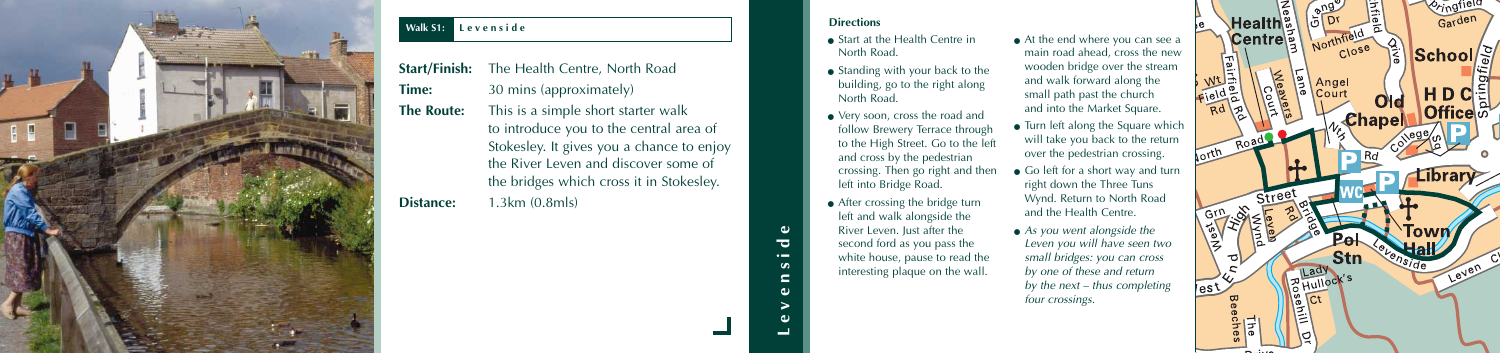|                   | <b>Start/Finish:</b> The Health Centre, North Road       |  |
|-------------------|----------------------------------------------------------|--|
| Time:             | 40-50 mins (approximately)                               |  |
| <b>The Route:</b> | This interesting route gives you the                     |  |
|                   | opportunity to explore the western side<br>of Stokesley. |  |

**Distance:** 2.8km (1.8mls)



## **Walk S2: Riverslea**

- Start at the Health Centre in North Road.
- Standing with your back to the building, go to the right along North Road.
- At the mini roundabout, turn left down Allen Grove. At the end turn right along Westlands.
- Take the first road left down Riverslea (take care: no pavement); then the second left leading onto a path going between houses 27 and 29. Continue straight through to the main road (Thirsk Road).
- Cross carefully and proceed into Malvern Drive. Find the cutting on the right between houses 2 and 4. This leads over a footbridge, into Rosehill Drive.
- Continue along Rosehill Drive and then beside the stream as far as Levenside.
- At the end of Rosehill Drive, you could detour to the right and walk through the allotments. Return to Rosehill Drive the same way.
- Cross the footbridge over the River Leven and proceed ahead through Leven Wynd (no name there) to the High Street. Turn right along the High Street and cross by the pedestrian crossing.
- Go left for a short way and turn right down the Three Tuns Wynd. Return to North Road and the Health Centre.





**Riverslea**

 $\bullet$   $\blacksquare$ ≃

 $\sigma$  $\omega$  $\overline{\phantom{a}}$  $\omega$  $\omega$ 

#### **Directions**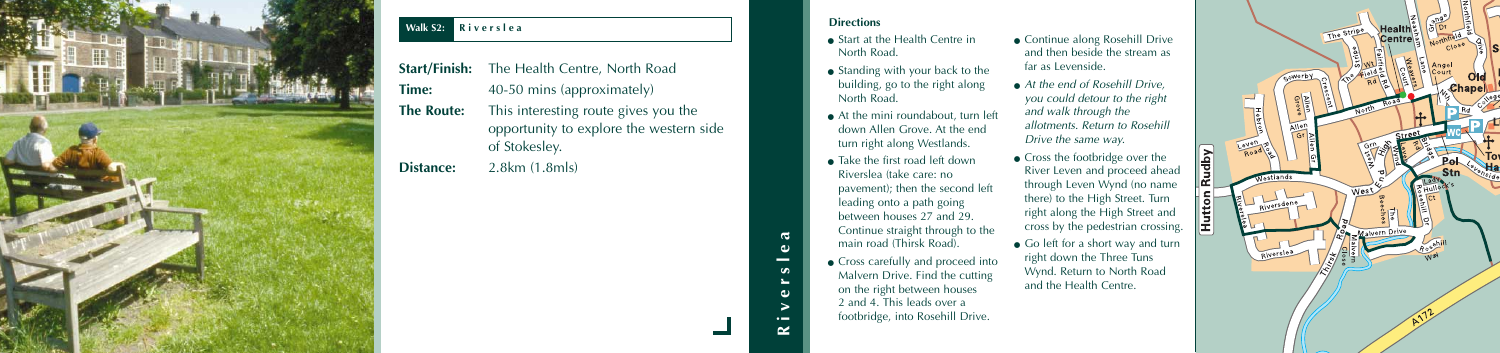- Start at the Health Centre in North Road.
- Standing with your back to the building, go to the left along North Road.
- $\bullet$  Take the second left down a lane at the public footpath sign (beside The Courtyard pub, and called Neasham Lane). Continue to the end of the hard surface and bear right onto a footpath (possibly muddy).
- After 150m turn right onto open grass space. Bear left on the footpath at the end of the grass and continue to The Acres road. Cross the road and turn left. Shortly, find a path/cycleway to the right which leads down to Tameside.
- Here, at Tameside, turn left. Soon, take the footpath to the right (opposite 34) through to Springfield Gardens; turn left and continue to Springfield; turn right and continue to the roundabout. (Note the historic "pinfold" on the right between the school and roundabout).
- Turn right and follow the pavement along High Street and round College Square. Go right into North Road and continue to the Health Centre.
- For a little extra distance please see the extended route overleaf.



**Neasham Lane**

 $\mathbf{\overline{a}}$  $\equiv$  $\epsilon$  $\mathbf{\sigma}$  $\omega$ 

Ε

 $\omega$  $\epsilon$ 

 $\mathbf{\sigma}$  $\rightarrow$ 

#### **Directions**

| <b>Start/Finish:</b> | The Health Centre, North Road                                                                                                                                                                                                                                                                                                                                                                                                             |  |
|----------------------|-------------------------------------------------------------------------------------------------------------------------------------------------------------------------------------------------------------------------------------------------------------------------------------------------------------------------------------------------------------------------------------------------------------------------------------------|--|
| Time:                | 30-40 mins (approximately)                                                                                                                                                                                                                                                                                                                                                                                                                |  |
| <b>The Route:</b>    | This walk takes you through the<br>residential area to the north of the High<br>Street. You will discover several paths<br>and snickets you may never have seen<br>before. These offer pleasant walking<br>away from the traffic.                                                                                                                                                                                                         |  |
| <b>Distance</b>      | $2.1 \text{km}$ $(1.3 \text{m/s})$                                                                                                                                                                                                                                                                                                                                                                                                        |  |
| Note:                | For a little extra distance, at the roundabout you can<br>continue straight foward a short way on Helmsley Road.<br>Cross by the pedestrian crossing. Follow the footpath/then<br>road on the left of the River Leven. Go over the river by<br>the road bridge leading into Bridge Road and on to the<br>High Street. Cross at the pedestrian lights, turn left and<br>return via Three Tuns Wynd to the Health Centre<br>and North Road. |  |



#### **Walk S3: Neasham Lane**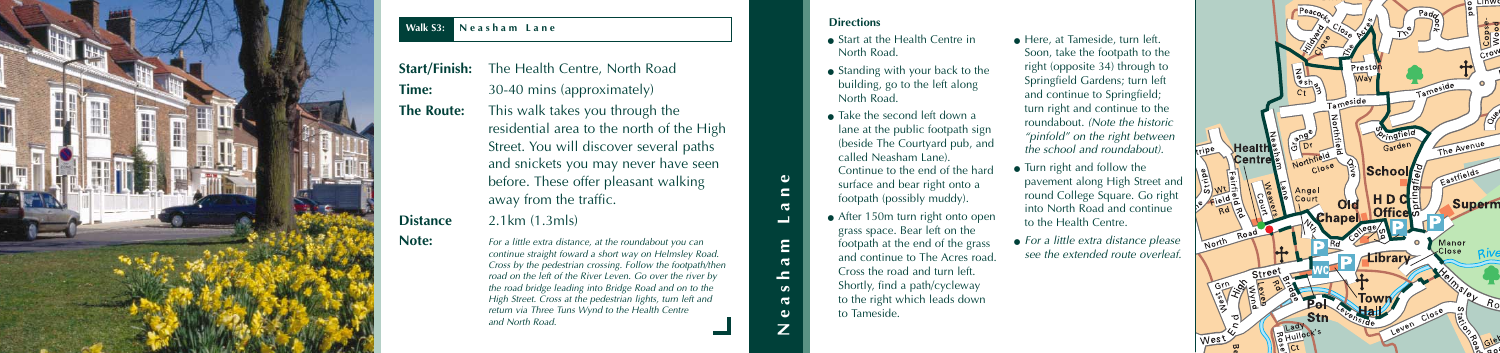- Start at the Health Centre in North Road.
- Standing with your back to the building, go to the left along North Road.
- Continue round College Square and the High Street to the roundabout by the supermarket.
- Walk up the Supermarket car park and continue on the path to the right of the main store.
- Take the second left onto a path that leads through to Cleveland Avenue. Follow The Avenue to the left to reach Meadowfield at the end.
- Cross the road and turn right. Take the cutting between house numbers 59 and 61 that leads through to Elmwood Close.
- At the end, cross Pinewood Walk and continue forward on the footpath through to Tanton Road.
- Cross Tanton Road and turn right. Take another footpath to the left through to The Paddock.
- Turn right and, shortly, right again on another footway through to The Acres.
- Turn left, pass a road end and then turn left along a path/cycleway through to Tameside. Cross the road and go right and then left onto Northfield Drive.
- A footpath at the end leads right through to College Square. Turn right and continue round into North Road and back to the Health Centre.





**Springfield & Meadowfield**

 $\infty$ 

 $\overline{\bullet}$ 

 $\overline{\phantom{a}}$ 

 $\bullet$   $\leftarrow$ 

 $\omega$ 

 $\mathbf{a}$  $\blacksquare$  $\sim$ 

 $\Omega$ 

Σ

 $\overline{\phantom{a}}$  $\sim$ 

 $\omega$  $\bullet$   $\blacksquare$  $\leftarrow$ 

 $\circ$ 

 $\overline{\bullet}$  $\sigma$ 

#### **Directions**

|                   | <b>Start/Finish:</b> The Health Centre, North Road |  |  |
|-------------------|----------------------------------------------------|--|--|
| Time:             | 40 mins (approximately)                            |  |  |
| <b>The Route:</b> | This interesting route gives you                   |  |  |
|                   | the opportunity to explore the                     |  |  |
|                   | north-eastern area of Stokesley.                   |  |  |
|                   | You will catch splendid views of                   |  |  |
|                   | the Cleveland Hills as you walk.                   |  |  |
| Distance:         | 2.5km (1.6mls)                                     |  |  |



## **Walk S4: Springfield & Meadowfield**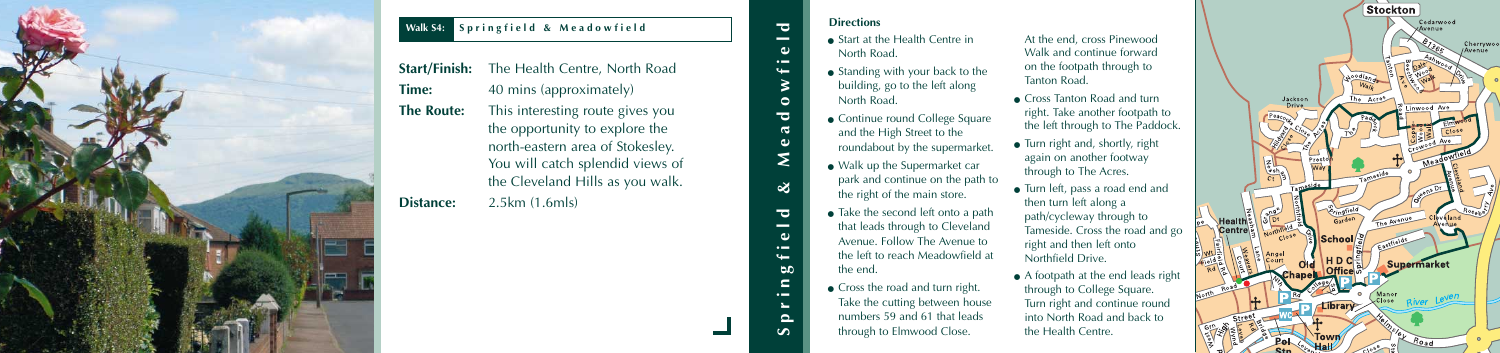- Start at the Stokesley Leisure Centre on the Great Broughton road.
- $\bullet$  Leave by the main entrance and cross the main road very carefully. Turn right and continue some distance on the pavement alongside the road.
- At a large road junction turn right and walk along Ellerbeck Way over the Canal Bridge.
- Keeping on the pavements, walk through the Industrial Park alongside the main road.
- On dry days, you can turn right just after Canal Bridge and walk on grass beside the canal.
- On reaching Station Road, cross over and turn right. Take care on the short section that has no pavement.
- Immediately before a bridge overhead, cross at the pedestrian crossing, and take the footpath to the right signed 'Leisure Centre' to return to the start point.



**Ellerbeck Way**

 $\overline{\mathbf{C}}$  $\omega$  $\overline{\phantom{a}}$  $\overline{\phantom{a}}$ ш

 $\geq$ 

 $\mathfrak{c}$  $\omega$ 

 $\mathbf{\overline{d}}$  $\geq$ 

#### **Directions**

| <b>Start/Finish:</b> | Stokesley Leisure Centre on the<br>Great Broughton Road.                                                                                                                                                                                |  |
|----------------------|-----------------------------------------------------------------------------------------------------------------------------------------------------------------------------------------------------------------------------------------|--|
| Time:                | 40 mins (approximately)                                                                                                                                                                                                                 |  |
| <b>The Route:</b>    | This more unusual route gives you the<br>opportunity to explore a green area to<br>the south of Stokesley. It passes through<br>a well-designed light industrial area,<br>and the views of open country and the<br>hills are excellent. |  |
| <b>Distance:</b>     | 2.6km (1.6mls)                                                                                                                                                                                                                          |  |
| <b>Please note:</b>  | Take great care at the road crossings.                                                                                                                                                                                                  |  |



## **Walk S5: Ellerbeck Way**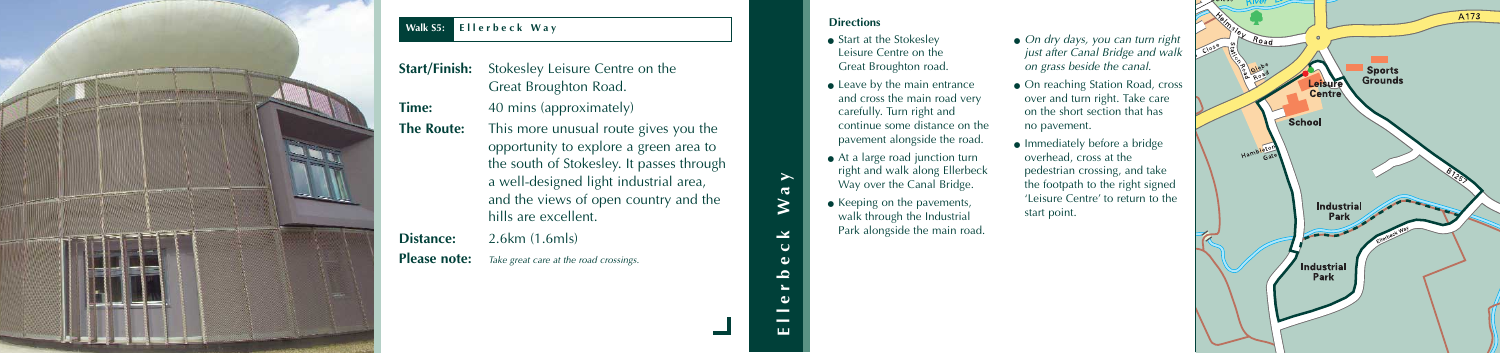- Start at the Stokesley Leisure Centre on the Great Broughton road.
- $\bullet$  Leave by the main entrance and cross the main road very carefully. Turn right and continue some distance on the pavement alongside the road.
- Where the canal crosses under the road, take the footpath to the left alongside the canal.
- Look out for herons here!
- $\bullet$  On reaching the main Great Ayton road, cross carefully, and continue ahead beside the canal.
- The path leads over the River Leven and you turn left on the path at the stile.
- This path ends at the side of the A172 by-pass, which you should cross with care. Continue on the path ahead and through the supermarket car park.
- At the roundabout turn left, cross at the pedestrian crossing and continue on the same road.
- $\bullet$  Take the first right along Station Road, go under a roadbridge, cross at the pelican crossing and immediately go left on the footway back to the Leisure Centre.
- 



**Please note:** The route of this walk is uneven in places and runs for a time along a field path. It is less suitable for winter or in bad weather. Take care at the main road crossings.

**The Waterside**

 $\geq$ 

 $\omega$ 

 $\triangle$ 

 $\overline{\phantom{a}}$  $\bullet$   $\blacksquare$ 

> $\epsilon$  $\omega$ ىپ  $\mathbf{\sigma}$

#### **Directions**

| <b>Start/Finish:</b> | Stokesley Leisure Centre on the<br>Great Broughton Road.                                                                                                                                                                           |
|----------------------|------------------------------------------------------------------------------------------------------------------------------------------------------------------------------------------------------------------------------------|
| <b>Time:</b>         | 60 mins (approximately)                                                                                                                                                                                                            |
| <b>The Route:</b>    | This slightly more challenging route<br>takes you out into more open country<br>to the west of Stokesley. You will walk<br>on a broad grass path alongside the<br>drainage canals and may see wildlife<br>and birds along the way. |
| <b>Distance:</b>     | 4km (2.5mls)                                                                                                                                                                                                                       |
| ni i                 |                                                                                                                                                                                                                                    |



## **Walk S6: The Waterside**